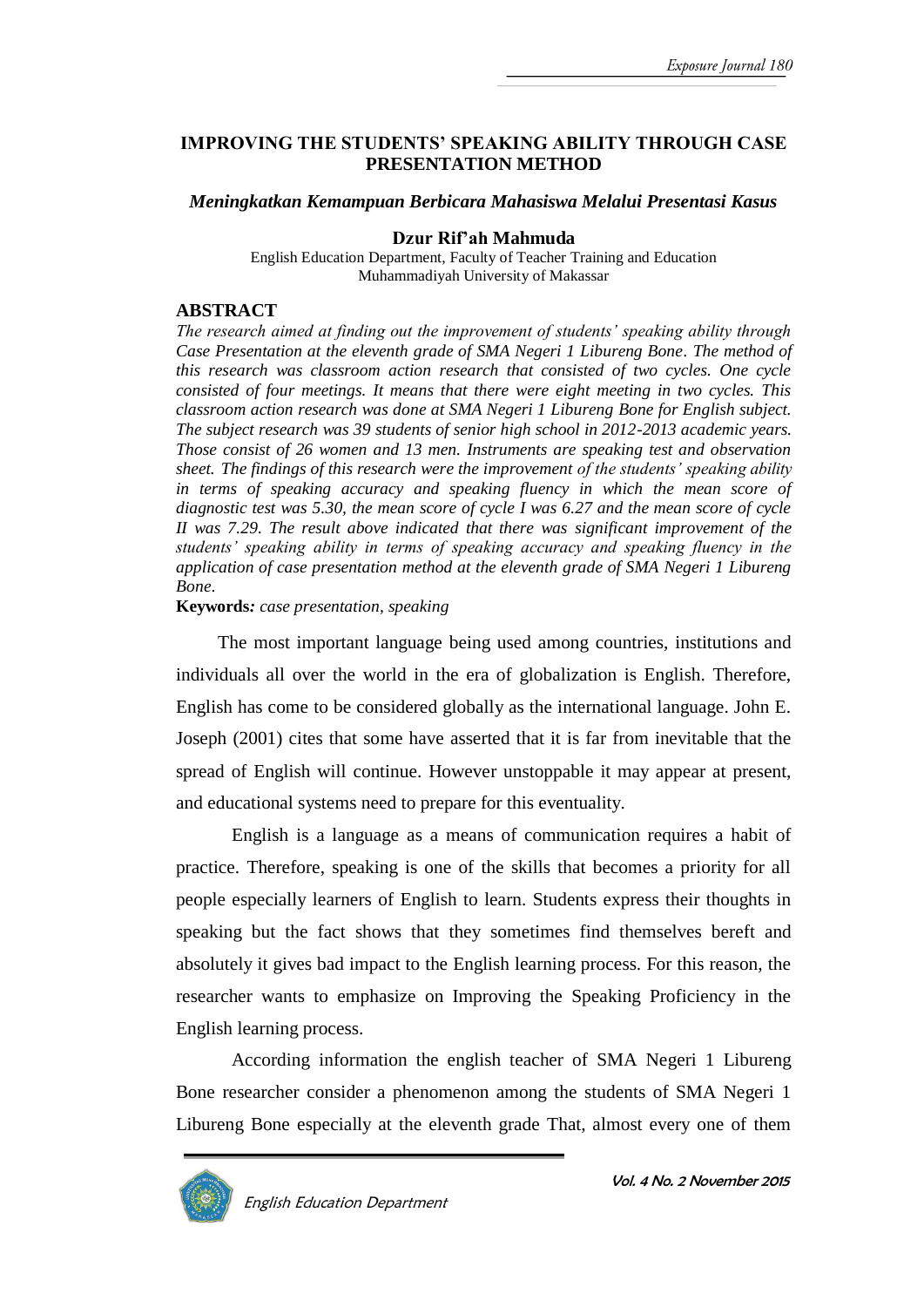wishes to speak, but they found themselves difficult and even bereft to express it. It is because they do not have knowledge about grammar and vocabulary means the students were difficult to give question correctly concern with WH-Questions with the auxiliary verb in simple present form. Students are complicated to connect the subject with suitable auxiliary and also they are lack in vocabulary especially regular verb when they are speaking that actually can lead them from accuracy to fluency.

Besides the problems above the method that the English teacher applies in teaching English is conventional or not effective. The students are provided a piece of paper which contain of a dialogue then they memorize and practice it in front of the class. This way makes students monotonous because they are demanded to focus on the text. Considering to the reasons above, then the researcher focuses his attention on the speaking proficiency as one of the skills of language.

# **1. Definition of Case Method**

According to Smith G. (1987:14) states that the term case teaching in this context refers to a description of a situation which exists or existed within an organization. In the other side Barners L.B., Christensen C.R., Hansen A.J., (1994:14) cite that a teaching case is description of episodes' of practice, a selection of reality, a slice of life, a story designed and presented as study material, an exercise, a puzzle, or a problem.

The case method is a teaching approach that consists in presenting the students with a case, putting them in the role of a decision maker facing a problem (Hammond in Hamka, 2011:5) The case method is a form of learning where the students first read a description of a real case or a problem taken from their occupational area. The description can be 2-50 pages and can sometimes include a video etc. The students elaborate on what to do in this case or how to solve this problem. After that they meet with the class and discuss the case with one another.

A case is typically written as a semi-story, told by case protagonists. But a story is always an interpretive account; there are inevitable gaps between reality,

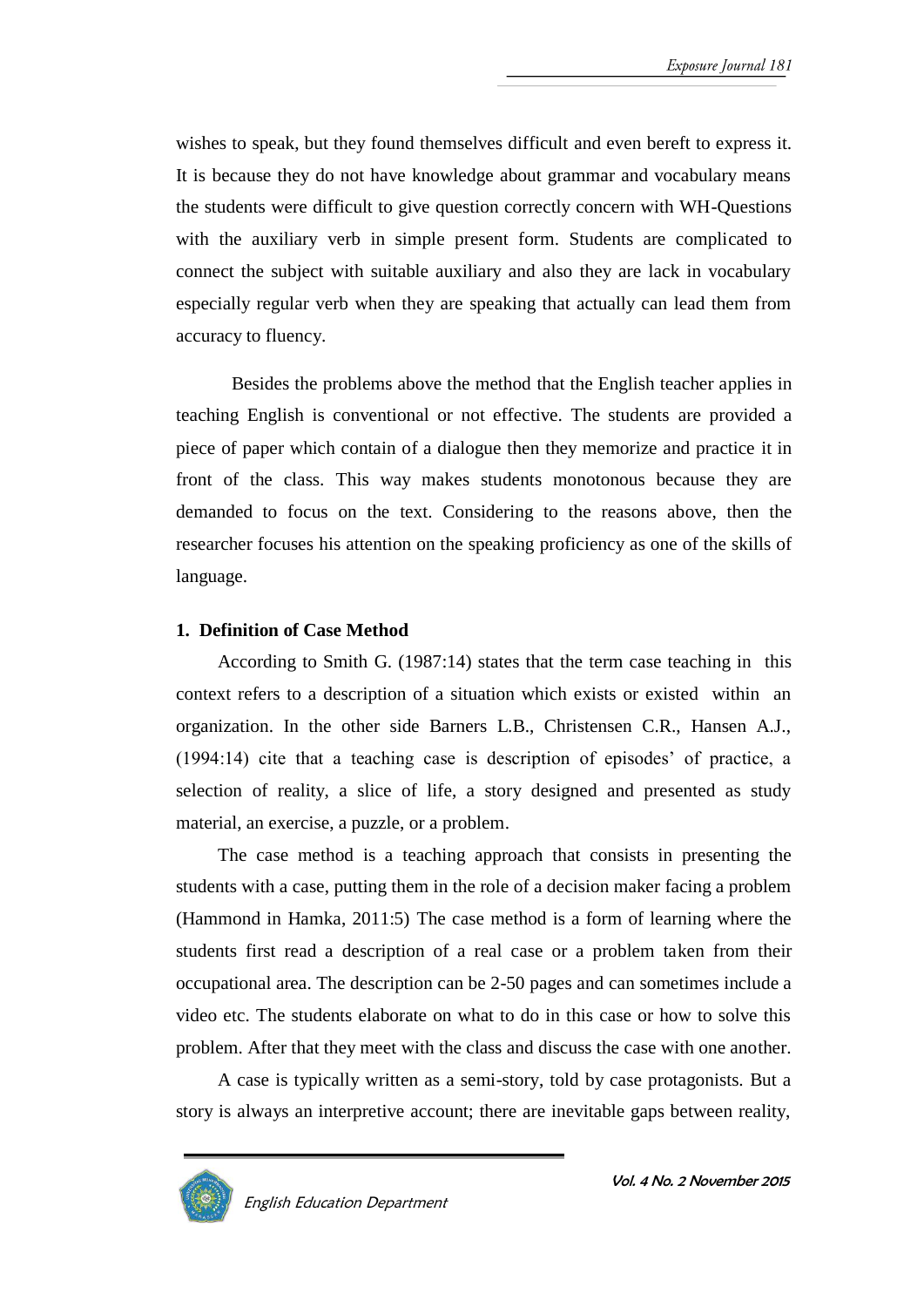experience, and expression (Bruner in Hamka, 2011:5)**.** Truthful representation of reality is made even more difficult by the limited space for a typical teaching case. In this regard, writing a case is an artful and selective endeavor that involves "a good deal of bold assertion and immodest neglect" (Maanen, Manning & Miller, 1989: 5)**.**

Relating to the definition above researcher concludes that case is a situation, a selection of reality that happen in environment which need to be resolved. The other hand case is a problem that comes from the causal relationship based on facts that accurate.

# **2. Definition of Presentation**

Cunningsworth (1984:34) states that presentation is the initial stage of learning a new item. The teacher provides the new information, the new piece of knowledge, and the students concentrates on understanding it and remembering it. Although students may not seem to be doing very much overtly at this stage. The students are in fact very active mentally as students seek to understand and internalise the new rule which is being presented.

To make clear before giving more information about presentation, first of all, let's define what researcher means by "presentation":

- a. (Essberger in Hamka, 2011:6) defines' that presentation as a short talk by one person to a group of people introducing and describing a particular subject (for example: a new product, company figures or a proposed advertising campaign)
- b. Presentation is something that is presented specific. Making students speak is the problem of most of teacher. Teacher should always look for new ways to encourage their students to practice their oral English spontaneously. (Essberger in Hamka, 2011:7) states that " asking students to give presentation has the follow advantages: a) it gives the presenting students a good opportunity to practice unaided speaking, b) it gives the other students good listening practice, c) it increases the presenting students' competence when using English, d) It can be good practice for the real situation for those

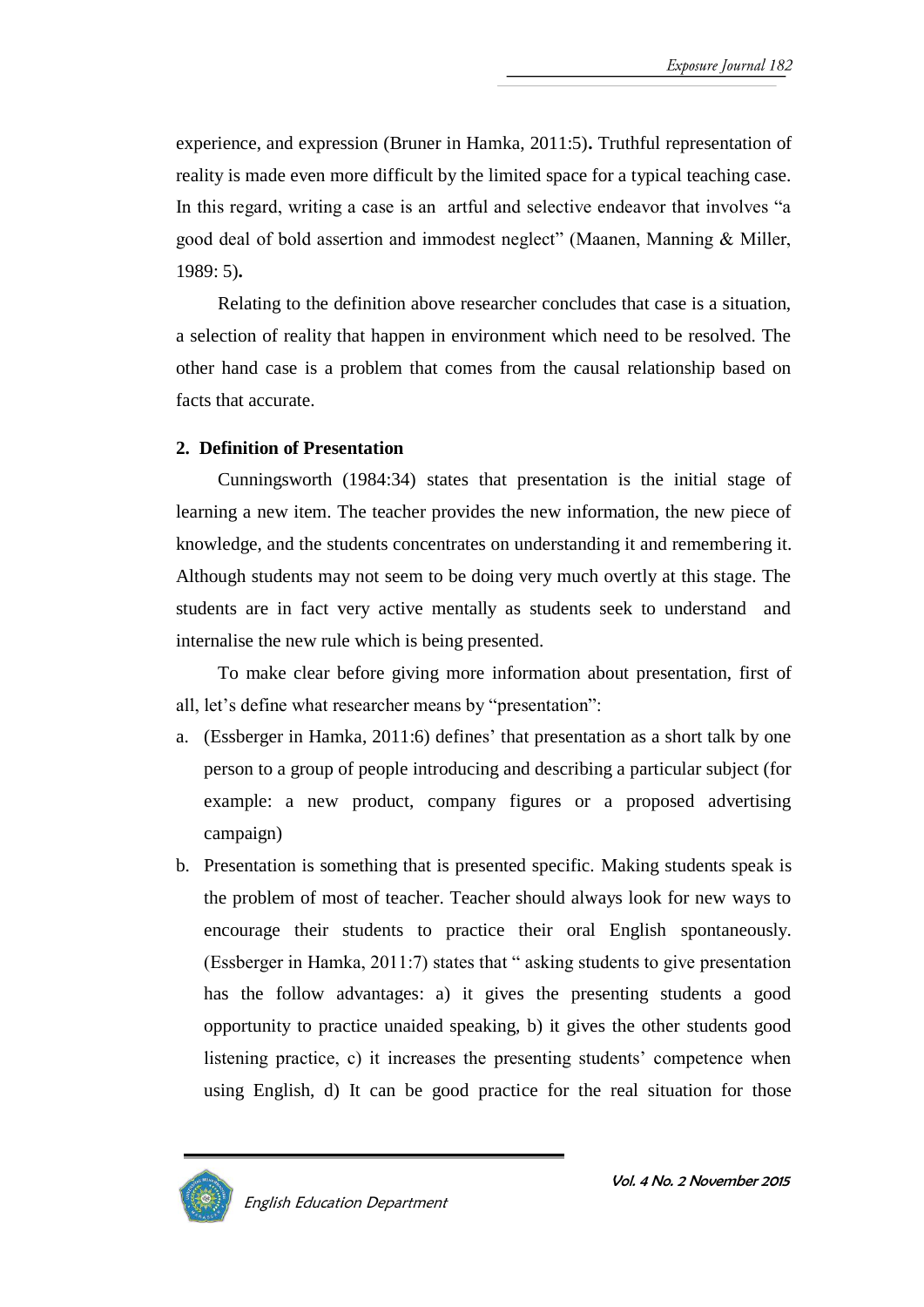students who may actually need to give presentation in English in their professional lives, e) it is an excellent generator of spontaneous discussion".

Based on the definition above researcher can conclude that presentation is a chance where students delivering one point of information through describing a particular situation. Furthermore, doing presentation will lead the students into a professional speaking. Presentation also giving a chance for students to explore their ability in English dealing with their speaking ability.

# **3. Definition of Case Presentation Method**

Refers to both of case and presentation definition above, the researcher concludes that Case Presentation is a short talk by one person or some people to deliver a news in class presentation form where the content is about a problem based on the facts that accurate for getting resolution. Case Presentation is really a right method to develop the students' Speaking ability because Case Presentation Method shows that teacher requires not only knowledge of subject matter, but knowledge of how students learn and how to transform them into active learners. It can also improve students' listening ability in additions for speaking ability. In addition, this is an interesting method for students to practice their English, because they are free to choose a case what they like to present as their interest.

# **4. The Teaching Process of Case Presentation Method**

Barner (1994:26) state that learning cycle model people learn constantly cycling through the four stages of *active experimentation, concrete experience, reflective observation and abstract conceptualisation.* Can be seen as follows: (1). In the first cycle learners receive the case teaching or the case can be provided by the studentself.(2). The learners review the case.(3). Reflect and analysis the data presented in it. (4). Learners then are asked to reach conclusion about the case.

# **5. The Advantage of Case Presentation Method**

According to Foran (2002:45) that the goal of the case presentation method include developing critical thinking skill, learning through decision-making and role-playing situation, developing confidence in defining and solving problem



English Education Department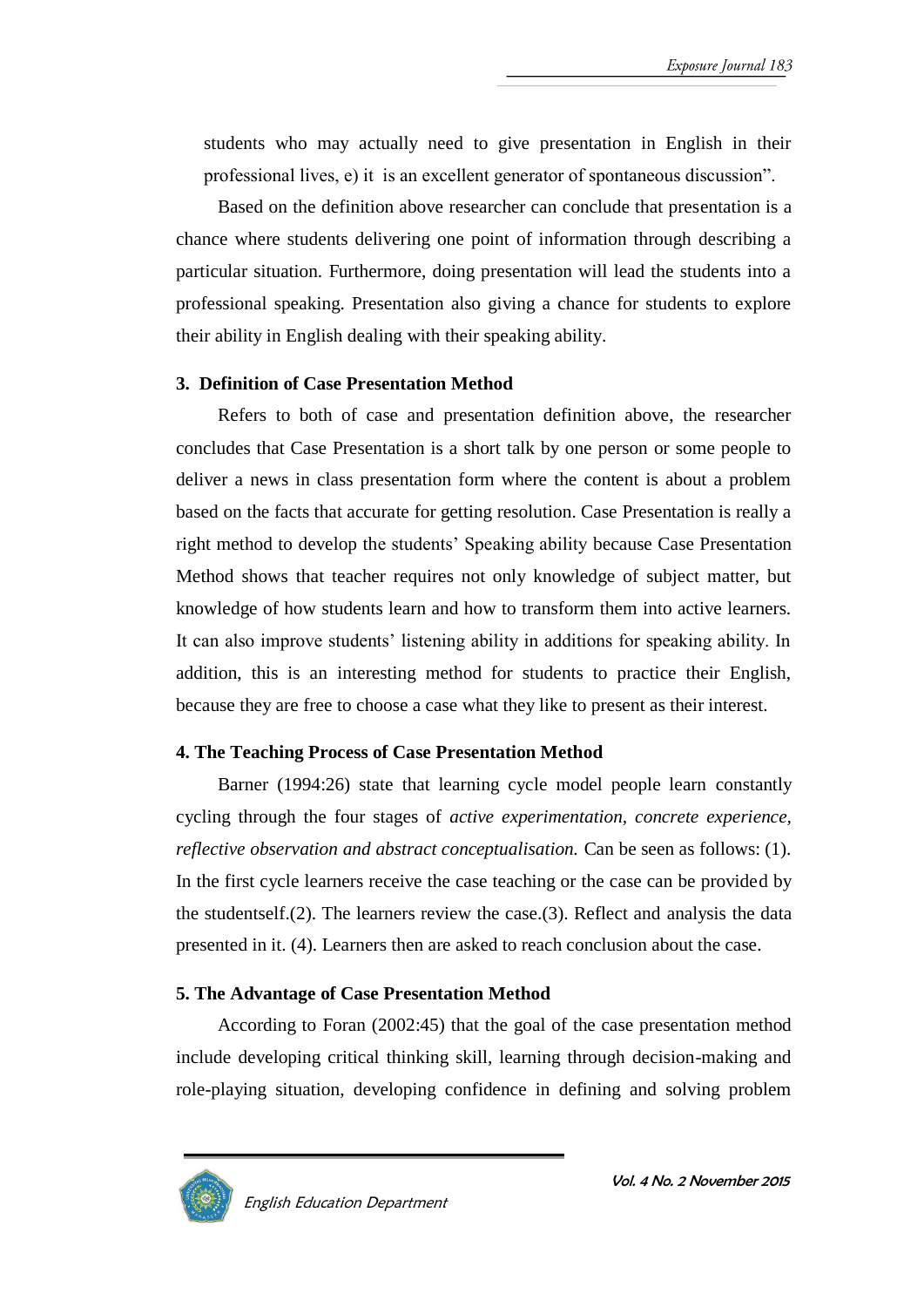through interactive discussion and exercising and developing skill in public speaking and group problem solving.

The researcher can say that case presentation method is a great way to achieve the students' competence in speaking especially in accuracy and fluency competence through presentation. In other word students is not only focused in one skill through this method but students can improve another skill which is very helpful for their speaking improvement. Besides that Case Presentation Method has been used at Harvard university and many other universities for more than 50 years, mostly within business and law studies. During the 1980s and 1990s many universities and subject areas have adopted this method.

#### **RESEARCH METHODOLOGY**

#### **A. Research Type**

The method that used in this research was a classroom action research (CAR). It was conducted through two cycles to observe the students' ability to speak English through the application of case presentation method in teaching and learning process. The classroom action research consisted of planning, action, observation and reflection.

#### **B. Research Instrument**

In this research there were three main instruments which were used to collect the data, they were observation sheet, Speaking test and Cell phone recorder. The functions of observation sheet observation sheet aimed to find out the students' data about their presence and activeness in learning process. Speaking test aimed to get information about students' speaking improvement after teaching and learning process by using Case Presentation Method. Cell phone recorder aimed to measure the students' speaking fluency dealing with smoothness in learning process by using Case Presentation Method.

#### **C. Procedure of Collecting Data**

The procedure of collecting data in this classroom action research includes Observation sheet, Speaking test, and Cell phone recorder.

1**.** Observation Sheet

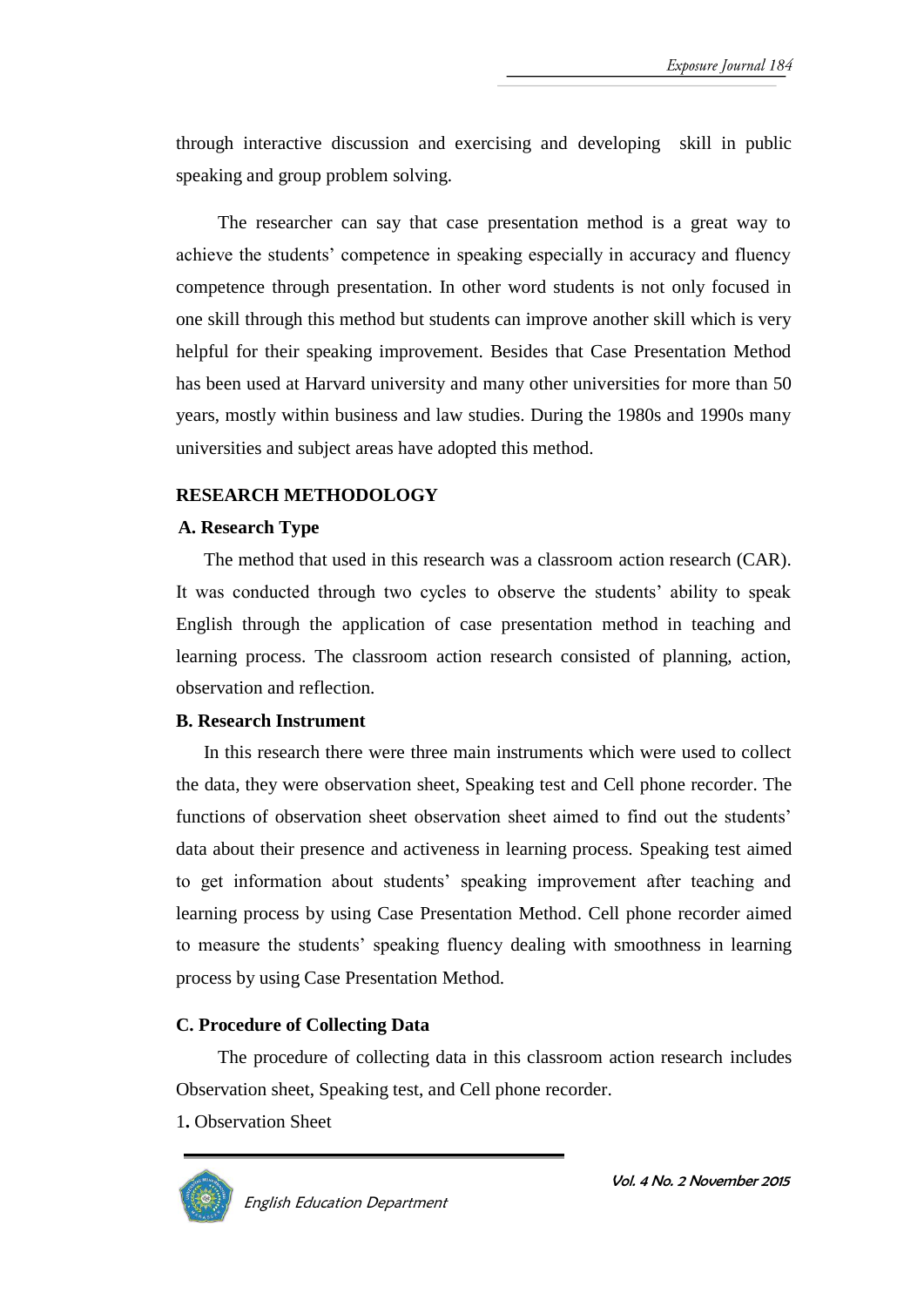The researcher observed the students' activities in following teaching and learning process in the class to find out the students' data about their presence and activeness in teaching learning process.

# 2. Speaking Test

The researcher gave speaking test to the students in order to know their improvement. The type of speaking test which used in this research is observing form. The researcher divided the students into pair and ask to speak about material that they have learnt as well as grammatical.

# 3. Cell phone recorder

The researcher used cell phone recorder to measure the students' speaking fluency dealing with smoothness. The researcher records students' speaking every meeting in learning process by using Case Presentation Method and measure it after class.

In scoring the result of students' test were evaluated based on two aspects speaking below:

4. The assessment of speaking accuracy consists into grammar, and vocabulary.

| Classification | Score       | Criteria                                                                                                          |
|----------------|-------------|-------------------------------------------------------------------------------------------------------------------|
| Excellent      | $9.6 - 10$  | They speak effectively and excellent of using vocabulary                                                          |
| Very good      | $8.6 - 9.5$ | They speak effectively and very good of using vocabulary                                                          |
| Good           | $7.6 - 8.5$ | They speak effectively and good of using vocabulary                                                               |
| Fairly good    | $6.6 - 7.5$ | They speak sometimes hasty but fairly good of using vocabulary                                                    |
| Fair           | $5.6 - 6.5$ | They speak sometimes hasty, fair of using vocabulary                                                              |
| Poor           | $3.6 - 5.5$ | They speak hasty, and more sentences are not appropriate using<br>vocabulary                                      |
| Very poor      | $0.0 - 3.5$ | They speak very hasty, and more sentences are not appropriate using<br>vocabulary and little or no communication. |

# **Table 1** : Vocabulary

(Layman,1972: 218)

#### **Table 2** : Grammar

| Classification | Score       | Criteria                                                               |
|----------------|-------------|------------------------------------------------------------------------|
| Excellent      | $9.6 - 10$  | They speak effectively and excellent of grammar                        |
| Very good      | $8.6 - 9.5$ | They speak effectively and very good of grammar                        |
| Good           | $7.6 - 8.5$ | They speak effectively and good of grammar                             |
| Fairly good    | $6.6 - 7.5$ | They speak sometimes hasty but fairly good grammar                     |
| Fair           | $5.6 - 6.5$ | They speak sometimes hasty, fair of grammar                            |
| Poor           | $3.6 - 5.5$ | They speak hasty, and more sentences are not appropriate in<br>grammar |

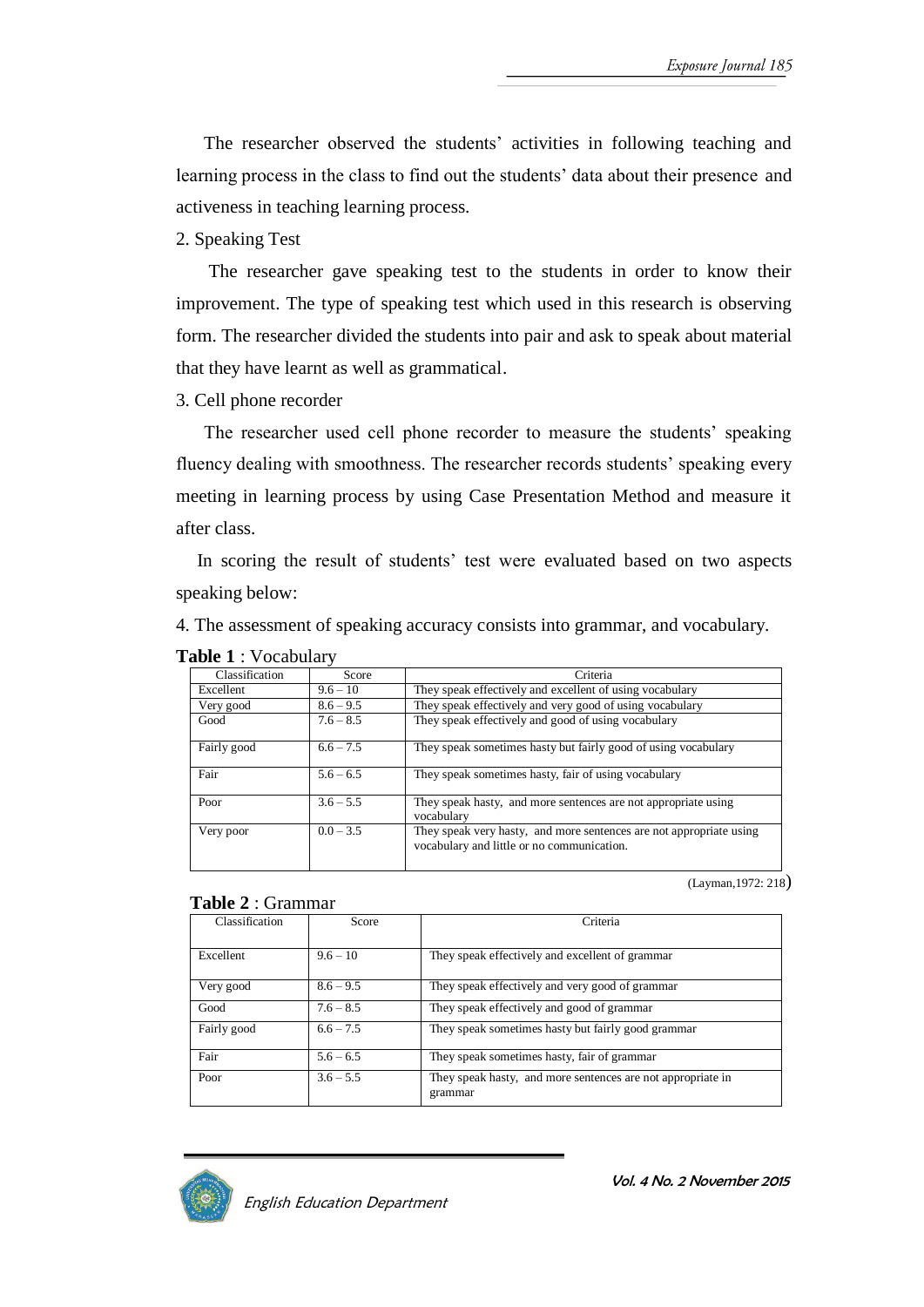| Very poor | $0.0 - 3.5$ | They speak very hasty, and more sentences are not appropriate in |
|-----------|-------------|------------------------------------------------------------------|
|           |             | grammar and little or no communication                           |

(Layman,1972: 218)

#### 1) Tables of speaking fluency: **Table 3**: Smoothness

| Classification     | Score       | Criteria                                                                                                     |
|--------------------|-------------|--------------------------------------------------------------------------------------------------------------|
|                    |             |                                                                                                              |
| Excellent          | $9.6 - 10$  | Their speaking is very understandable and high of smoothness.                                                |
| Very good          | $8.6 - 9.5$ | Their speaking is very understandable and very good of smoothness.                                           |
| Good               | $7.6 - 8.5$ | They speak effectively and good of smoothness.                                                               |
| <b>Fairly Good</b> | $6.6 - 7.5$ | They speak sometimes hasty but fairly good of smoothness                                                     |
| Fair               | $5.6 - 6.5$ | They speak sometimes hasty, fair of smoothness                                                               |
| Poor               | $3.6 - 5.5$ | They speak hasty and more sentences are not appropriate in<br>smoothness                                     |
| Very poor          | $0.0 - 3.5$ | They speak very hasty and more sentences are not appropriate in<br>smoothness and little or no communication |

(Layman, 1972: 219)

#### **A. Technique of Data Analysis**

In assessing the students' progression during learning speaking material through Case Presentation Method, the researcher uses speaking assessment of speaking accuracy. The assessment divided in two categories; they were the assessment of students' accuracy and fluency in speaking. Each assessment has different criteria. These assessments consider being very important in speaking skill due to quite complex with other skills.

The data on the students' speaking ability in terms of accuracy and fluency were analyzed in the following procedures:

1. To find out the mean score of the students' test, the researcher used the formula :

$$
\overline{X} = \frac{\sum X}{N}
$$
  
Where :  

$$
\overline{X}
$$
  

$$
\sum X
$$

= Mean Score

$$
\sum X \qquad \qquad = \text{Total Score}
$$

- $N =$  The number of students (Gay, 1981:289).
- 2. To classify the students' score, there were seven classifications which were used as follows:
	- a.  $9.6 10$  as excellent

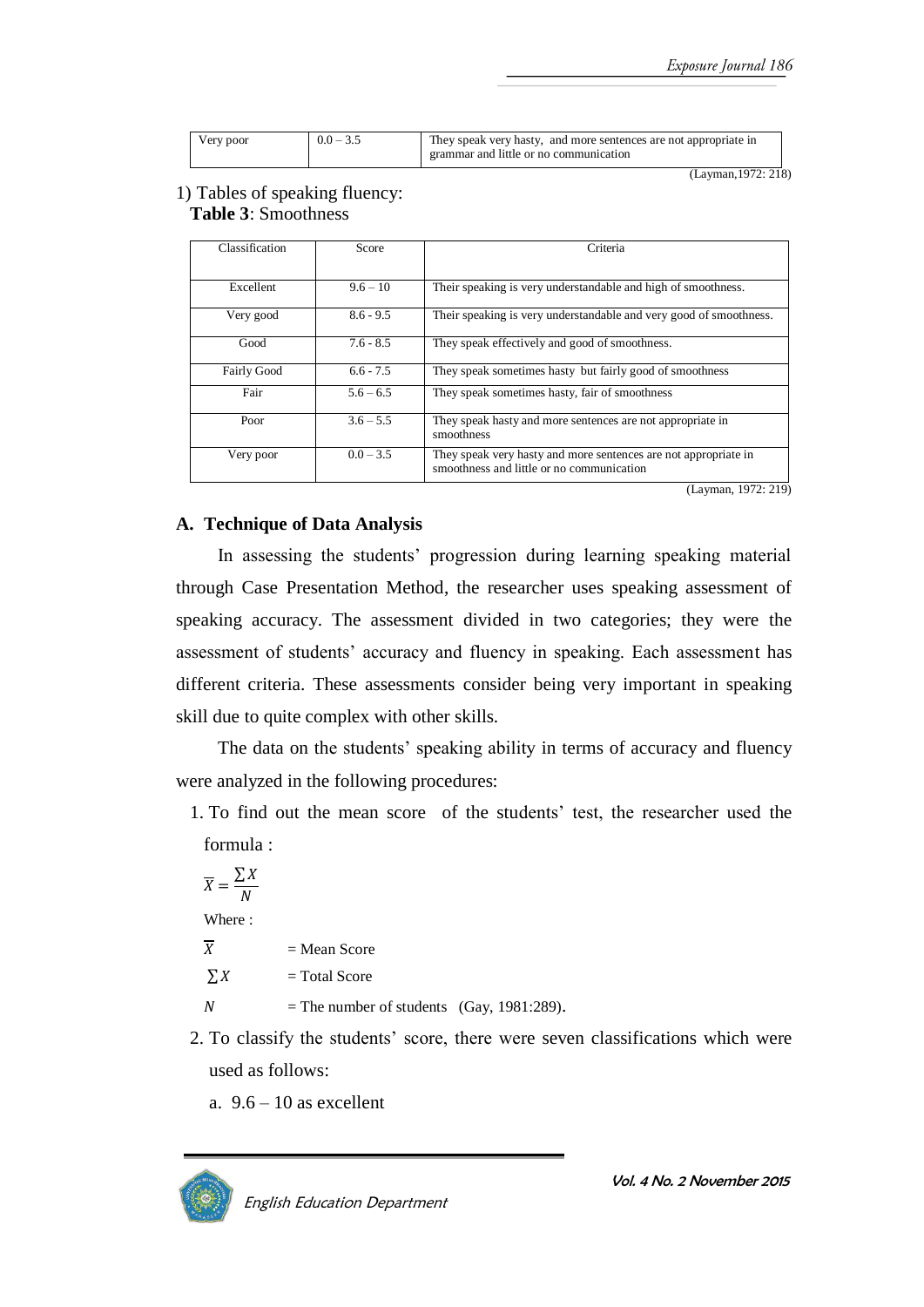- b.  $8.6 9.5$  as very good
- c.  $7.6 7.5$  as good
- d.  $6.6 7.5$  as fairly good
- e.  $5.6 6.5$  as fair
- f.  $4.6 5.5$  as poor
- g.  $0 3.5$  as very poor (Depdikbud in Hamka, 2011:25).

# **FINDINGS AND DISCUSSION**

This chapter consists of findings of the research and its discussion. The findings of the research presents the result of the students' improvement in speaking ability that covers the students' speaking accuracy and the students' speaking fluency toward the application of case presentation method, and the discussion of the research covers further explanation of the findings.

# **A. Findings**

# **1. The Improvement of the Students' Speaking Accuracy**

The application of case presentation method in improving the students' speaking ability covers speaking accuracy dealing with vocabulary and grammar at The Eleventh Grade of SMA Negeri 1 Libureng Bone can be seen clearly in the following table:

|            | Tuble 1. The million ement of the bitalents<br>$\cup \nu$ and $\cup \nu$ and $\nu$ |                         |          |                 |          |        |  |  |  |  |
|------------|------------------------------------------------------------------------------------|-------------------------|----------|-----------------|----------|--------|--|--|--|--|
| Indicators |                                                                                    | The Students' Score (%) |          | Improvement (%) |          |        |  |  |  |  |
|            | D-Test                                                                             | Cycle I                 | Cycle II | DT-CI           | $CI-CII$ | DT-CII |  |  |  |  |
| Grammar    | 5.34                                                                               | 6.28                    | 7.40     | 0.94            | 1.12     | 2.06   |  |  |  |  |
| Vocabulary | 5.45                                                                               | 6.37                    | 7.36     | 0.92            | 0.99     | 1.91   |  |  |  |  |
| X          | 10.79                                                                              | 12.65                   | 14.76    | 1.86            | 2.11     | 3.97   |  |  |  |  |
|            | 5.39                                                                               | 6.32                    | 7.38     | 0.93            | 1.06     | 1.99   |  |  |  |  |

Table  $4 \cdot$  The Improvement of the Students' Speaking Accuracy

The table above shows that the case presentation method improves the students' speaking accuracy from diagnostic test to cycle I and cycle II. In which cycle II is the highest among cycle I and diagnostic test. The mean score of the students' speaking accuracy in cycle II gets 7.38 or fairly good, highest among cycle I and diagnostic test where the students get 6.32 or fair in cycle I and the students get 5.39 or poor in diagnostic test of speaking accuracy. It indicates that the improvement of the students' speaking accuracy is 0.98 in diagnostic test to cycle I, the improvement in cycle I to cycle II is 1.06, and the improvement in

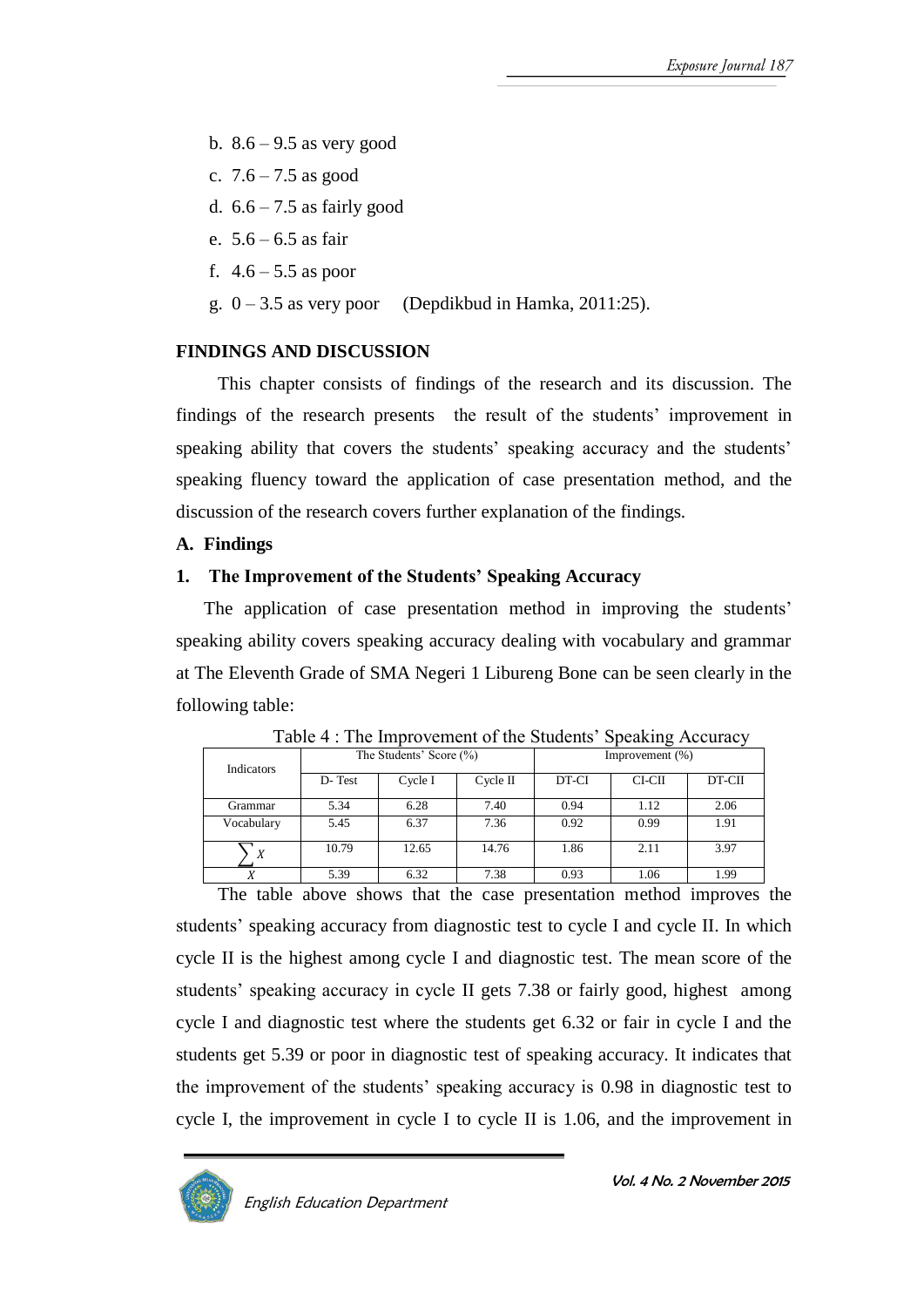diagnostic test to cycle II is 1.99. It indicates that it improves significantly through case presentation method

The table above proves that the use of case presentation method in theaching learning process is able to improve the students' speaking accuracy after action in cycle I and cycle II in which the students' achievement in cycle II is the highest (Cycle II>Cycle I>Diagnostic-Test) and the improvement of students' speaking accuracy from diagnostic test to cycle II is 1.99.

To see clearly the improvement of the students' speaking accuracy, look at the following chart:



**Figure 1: The Improvement of the Students' Speaking Accuracy**

The chart above shows that the students' speaking accuracy in diagnostic test is 5.39 and the cycle I is 6.32 fewer than cycle II that is 7.39 and after evaluation in the cycle II the improvement of the students' speaking accuracy is 1.99 from diagnostic test (5.39<6.32<7.39). Therefore, the application of case presentation method improves the students' speaking accuracy, and the improvement is significant (poor  $\rightarrow$  fair  $\rightarrow$  fairly good).

# **2. The Improvement of the Students' Speaking Fluency**

The improvement of the students' speaking fluency through case presentation method dealing with smoothness by using test at The Eleventh Grade of SMA Negeri 1 Libureng Bone can be seen clearly in the following table:

| Indicators        |        | The Students' Score (%) |          | Improvement $(\%)$ |        |        |  |  |  |
|-------------------|--------|-------------------------|----------|--------------------|--------|--------|--|--|--|
|                   | D-Test | Cycle I                 | Cycle II | DT-CI              | CI-CII | DT-CII |  |  |  |
| <b>Smoothness</b> | 5.21   | 6.23                    | 7.21     | 1.02               | 0.98   |        |  |  |  |

**Table 5: The Improvement of the Students' Speaking Fluency**

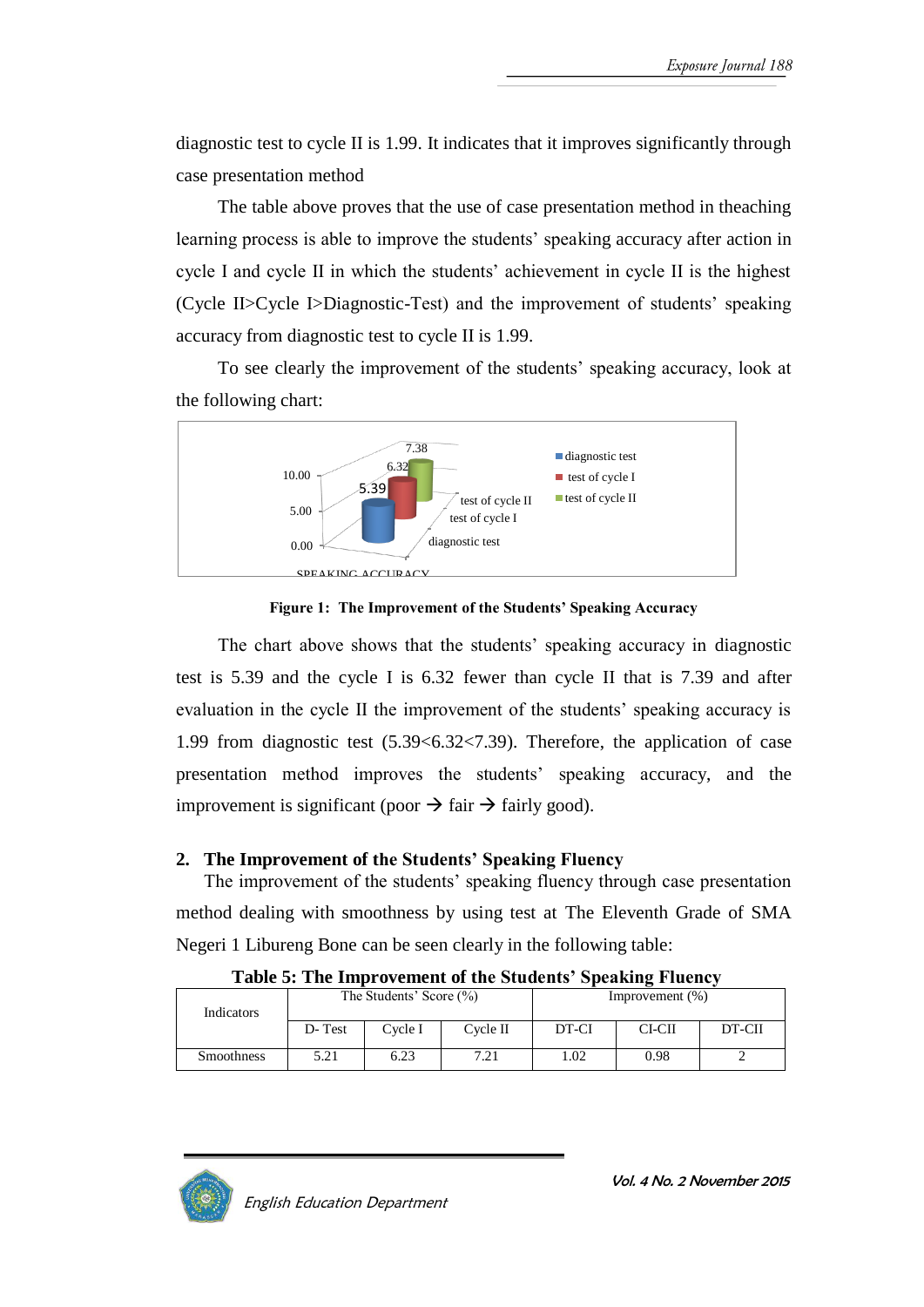The table above shows that case presentation method also improves the speaking fluency of the students from diagnostic test to cycle I and cycle II In which cycle II is highest among cycle I and diagnostic test. The mean score of the students' speaking accuracy in cycle II got 7.21 or Fairly good, higher among cycle I and diagnostic test where the students get 6.32 or fair in cycle I and the students get 5.21 or poor in diagnostic test of speaking fluency. It indicates that the improvement of the students' speaking fluency is 1.02 in diagnostic test to cycle I, the improvement in cycle I to cycle II is 0.98, and the improvement in diagnostic test to cycle II is 2. It indicates that it improves significantly through case presentation method.



To see clearly the improvement of the students' speaking fluency, look at the following chart:

**Figure 2: The Improvement of the Students' Speaking Fluency**

The chart above shows that the students' speaking fluency in diagnostic test is 5.21 and the cycle I is 6.23 fewer than cycle II that is 7.21 and after evaluation in the cycle II the improvement of the students' speaking fluency is 2 from diagnostic test (5.21<6.23<7.21). Therefore, the use of case presentation method improves the students' speaking fluency, and the improvement is significant (poor  $\rightarrow$  fair  $\rightarrow$  fairly good).

# **3. The Improvement of the Students' Speaking Ability**

The application of case presentation method in improving the students' speaking ability covers speaking accuracy and fluency at The Eleventh Grade of SMA Negeri 1 Libureng Bone can be seen clearly in the following table:

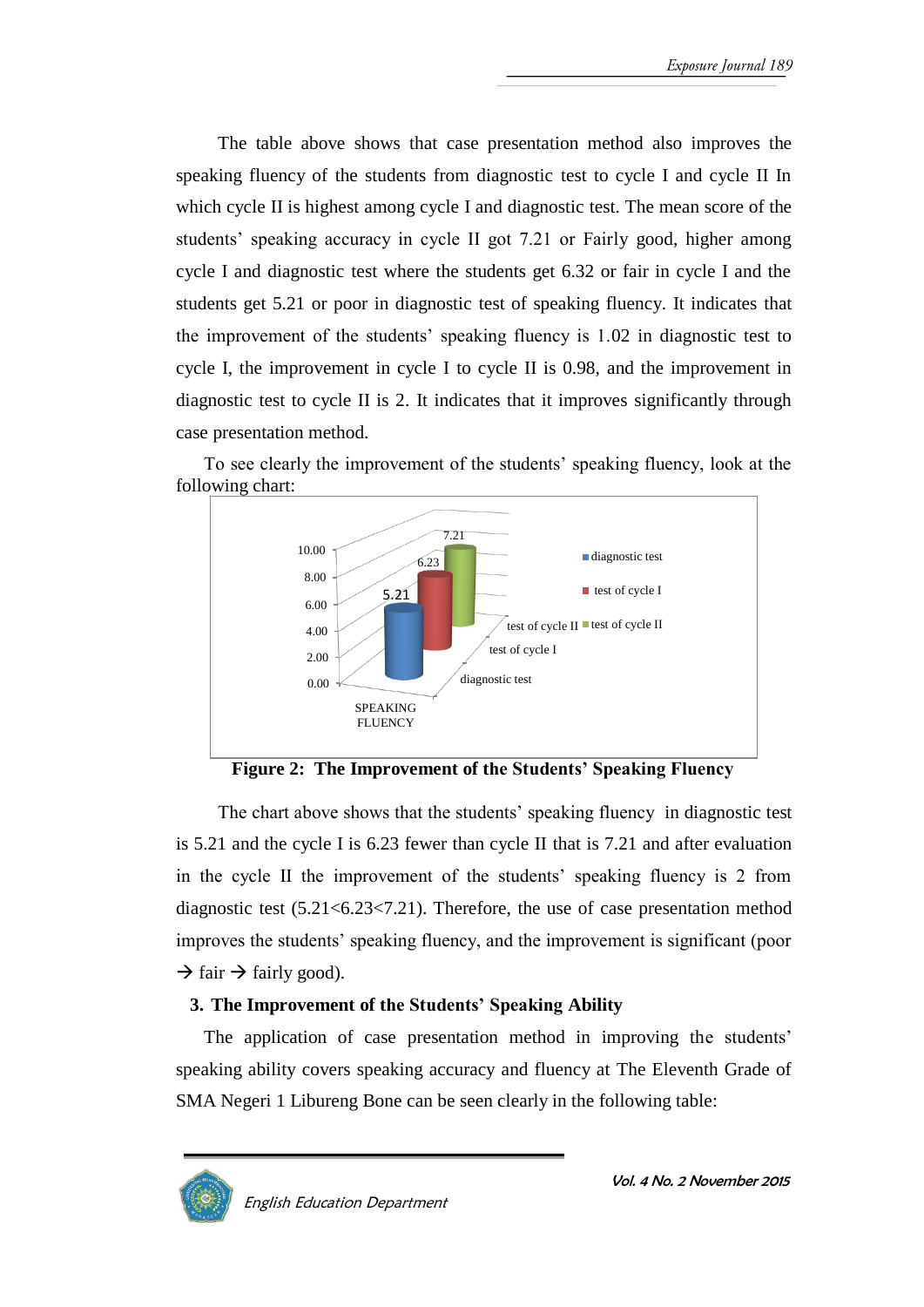| <b>Indicators</b> |        | The Students' Score (%) |                 | <b>Improvement</b> $(\%)$ |          |        |  |  |  |
|-------------------|--------|-------------------------|-----------------|---------------------------|----------|--------|--|--|--|
|                   | D-Test | <b>Cycle I</b>          | <b>Cycle II</b> | DT-CI                     | $CI-CII$ | DT-CII |  |  |  |
| Accuracy          | 5.39   | 6.32                    | 7.38            | 0.93                      | 1.06     | 1.99   |  |  |  |
| <b>Fluency</b>    | 5.21   | 6.23                    | 7.21            | 1.02                      | 0.98     |        |  |  |  |
| X                 | 10.60  | 12.55                   | 14.59           | 1.95                      | 2.04     | 3.99   |  |  |  |
| X                 | 5.30   | 6.27                    | 7.29            | 0.97                      | 1.02     | 1.99   |  |  |  |

**Table 6 : The Improvement of the Students' Speaking ability**

The table above shows that case presentation method improves the students' speaking ability from diagnostic test to cycle I and cycle II In which cycle II is highest among cycle I and diagnostic test. The mean score of the students' speaking ability in cycle II get 7.29 or Fairly good, highest among cycle I and diagnostic test where the students get 6.27 or fair in cycle I and the students get 5.30 or very poor in diagnostic test of speaking ability. It indicates that the improvement of the students' speaking ability is 0.97 in diagnostic-test to cycle I the improvement in cycle I to cycle II is 1.02, and the improvement in diagnostic test to cycle II is 1.99 It indicates that it improves significantly through case presentation method.

The table above proves that the use of case presentation method in teaching learning process is able to improve the students' speaking ability after action in cycle I and cycle II in which the students' improvement in cycle II is the highest (Cycle II>Cycle I>Diagnostic Test) and the improvement of students' speaking ability from diagnostic test to cycle II is 1.99. To see clearly the improvement of the students' speaking accuracy, look at the following chart:



Figure 3: The Improvement of the Students' Speaking Ability

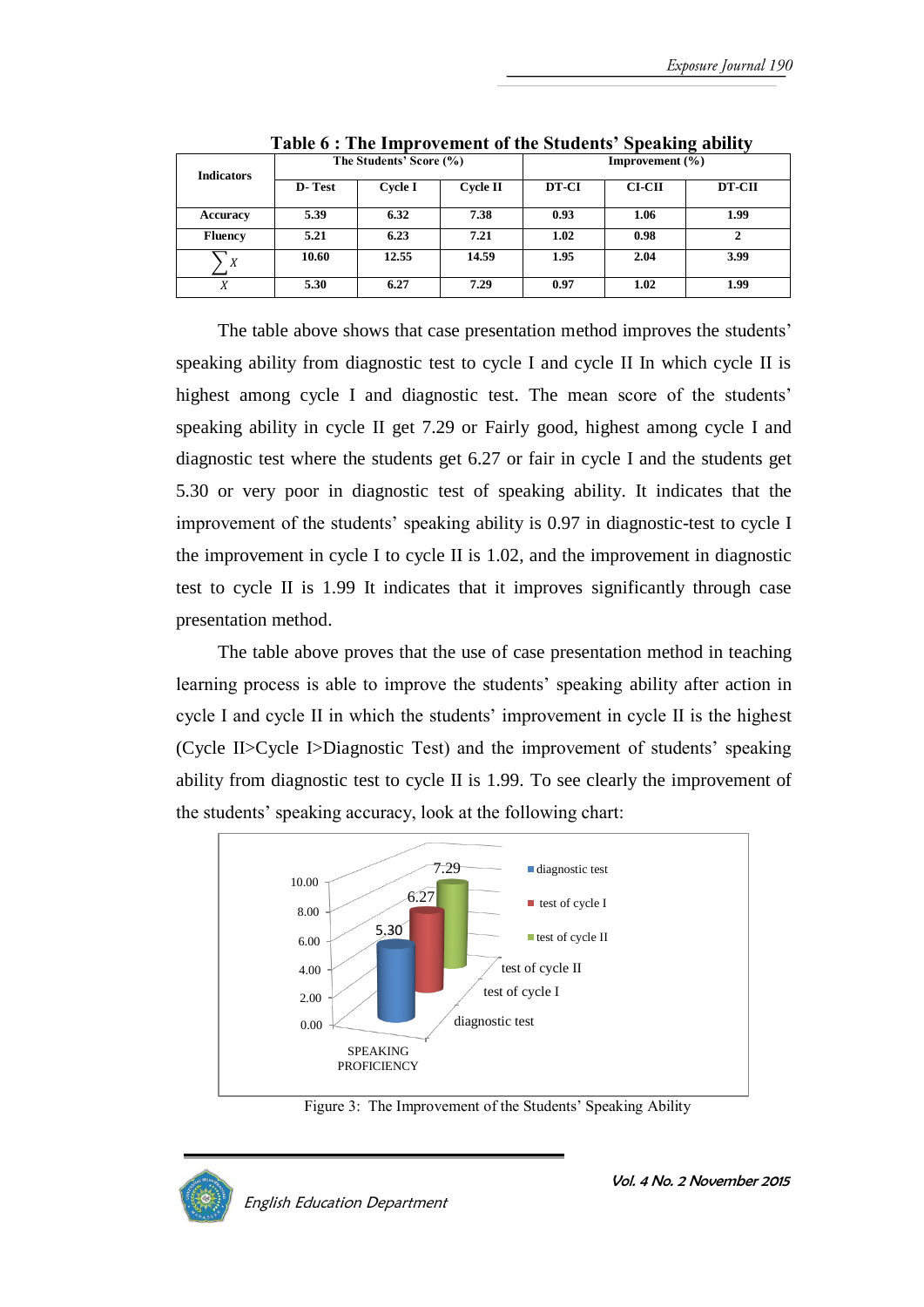The chart above shows that the students' speaking ability in diagnostic test is 5.30 and the cycle I is 6.27 fewer than cycle II is 7.29 and after evaluation in the cycle II the improvement of the students' speaking ability is 1.99 from diagnostic test (5.30<6.27<7.29). Therefore, the use of case presentation method improves the students' speaking ability, and the improvement is significant (very poor  $\rightarrow$ fair  $\rightarrow$  fairly good).

# **4. The Improvement of the Students' Activeness in Teaching Learning Process**

The application of case presentation method in improving the students' activeness in teaching learning process at The Eleventh Grade of SMA Negeri 1 Libureng Bone can be seen clearly in the following table:

|        | LUCAL HINE 1 TUCUSS. |                    |          |             |  |
|--------|----------------------|--------------------|----------|-------------|--|
| Cycles | <b>Meetings</b>      | <b>Percentages</b> | Averages | Improvement |  |
|        |                      | 44.23 %            |          |             |  |
|        | П                    | 47.43 %            | 50.47 %  |             |  |
|        | Ш                    | 53.84 %            |          |             |  |
|        | IV                   | 56.41 %            |          | 18.43 %     |  |
| Н      |                      | 58.97 %            |          |             |  |
|        | VI                   | 66.02 %            | 68.90 %  |             |  |
|        | VІІ                  | 73.07 %            |          |             |  |
|        | VШ                   | 77.56 %            |          |             |  |

**Table** 4**: The Observation Result of the Students' Activeness in Teaching And Learning Process.**

The table above explains that the average of the students' activeness in teaching and learning process through observation sheet by observer. The table above shows the process the students' activity in each meeting. The percentages of the cycle I from the first meeting to the fourth meeting are 44.23 % 47.43 % 53.84 % and 56.41 %. Moreover, the percentage of the cycle II from the first meeting to the fourth meeting are 58.97 % 66.02 %, 73.07 % and 77.56 %. In addition, the average score in every cycle, in cycle I is 50.47 % and in cycle II is 68.90 %. From that, the improvement of the students' activity is 18.43%. To know the improvement clearly, look at the following chart:

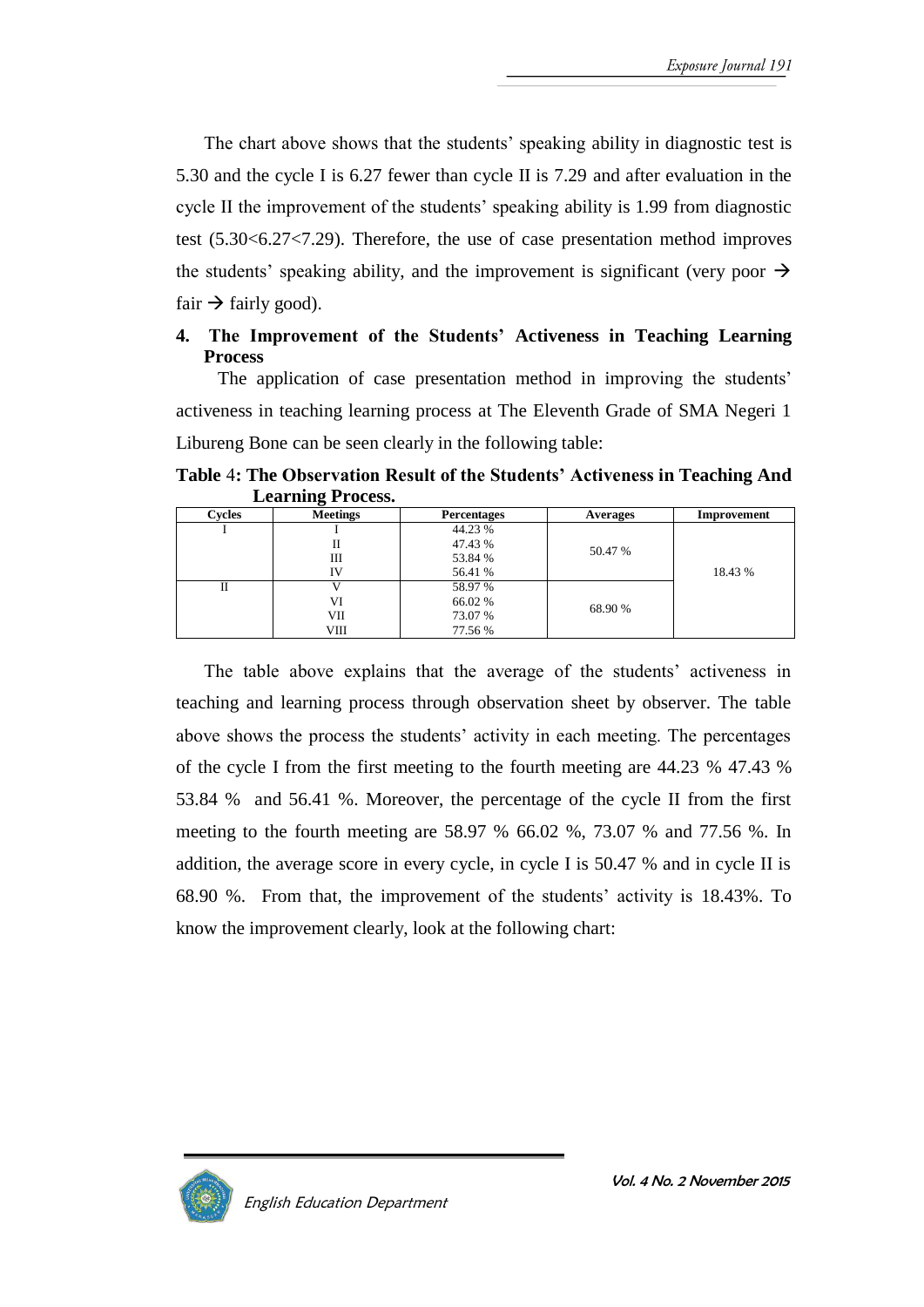

The chart above shows the students' observation in learning speaking by the application of case presentation method at The Eleventh Grade of SMA Negeri 1 Libureng Bone. In chart above, presents the students' situation during teaching learning process in speaking from cycle I to the cycle II. From the graphic it is known that there is changing of students' situation learning from cycle I to cycle II. The students' participation in learning speaking is fair within the mean score 50.47% and the changed to be 68.90%. From that, the improvement of the students' activity from cycle I to cycle II is 18.43%.

# **B. Discussion**

- **1. The Improvement of the Students' Speaking Accuracy Dealing With Vocabulary And Grammar.**
- a. Vocabulary

The application of case presentation method in improving the students' speaking accuracy in terms of vocabulary can be seen the difference by considering the result of the students' diagnostic test and the students' improvement after taking action in cycle I and cycle II through the application of case presentation method in teaching learning process. The improvement of the students' speaking vocabulary through case presentation method had effective method. The reseacher finds that before the application of case presentation method the students score is 5.45 % but after application the method the students'

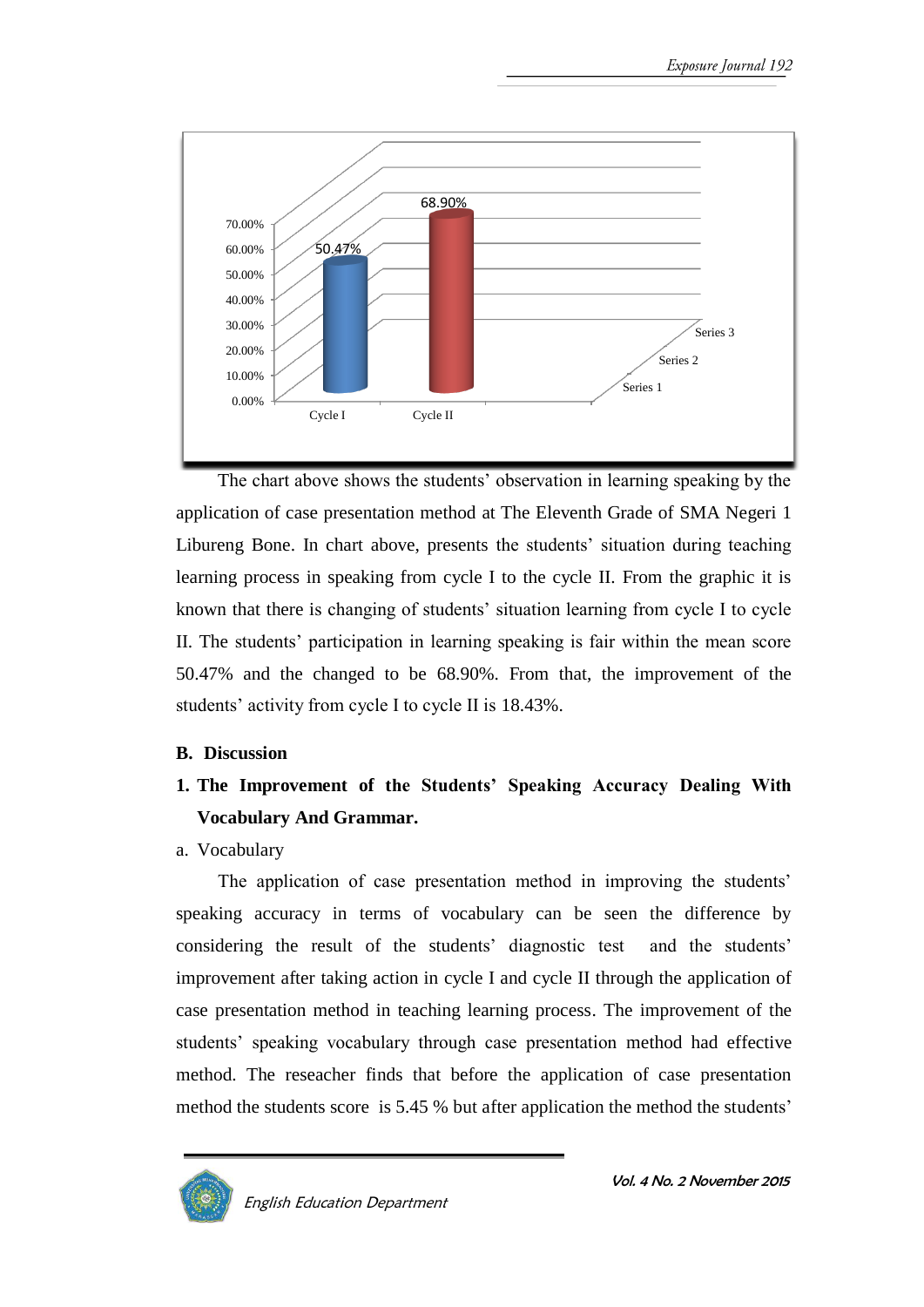score in cycle I is 6.37 % and in the cycle II became 7.36 % so the improvement of the students score of the diagnostic test and cycle I is 0.92 % whereas the improvement of the students' achievement of diagnostic test and cycle II was 1.91 %. During the teaching and learning process in cycle I , the researcher finds that the students are difficult to speak in a correct vocabulary it causes by their language still influence by mother tongue and most of them do not have vocabulary stock for delivering their ideas. To solve this problem the researcher has done cycle II and revise the previous lesson plan, give them deep explanation and repeated the word still they can get it.

From the explanation above the researcher analyzes that the method of case presentation method can improve students' speaking vocabulary where the students mean score in cycle I and cycle II are higher than D test. To see clearly the improvement of the students' vocabulary in speaking look at the following table:

|                | -- 0<br>- 0    |             |              |          |                                      |          |             |          |  |  |  |
|----------------|----------------|-------------|--------------|----------|--------------------------------------|----------|-------------|----------|--|--|--|
|                |                |             | Non CP       |          | The Application of Case Presentation |          |             |          |  |  |  |
|                |                |             | D-test       |          | Cycle I                              |          | $C$ vcle II |          |  |  |  |
| No             | Classification | Range       | Freq         | %        | Freq                                 | $\%$     | Freq        | $\%$     |  |  |  |
|                | Excellent      | $9.6 - 10$  | $\Omega$     | $\Omega$ | $\Omega$                             | $\Omega$ | $\Omega$    | 0        |  |  |  |
| $\overline{2}$ | Very good      | $8.6 - 9.5$ | $\Omega$     | $\Omega$ | $\Omega$                             | $\Omega$ |             | 17.49    |  |  |  |
| 3              | Good           | $7.6 - 8.5$ | $\mathbf{0}$ | $\Omega$ | 3                                    | 7.69     | 15          | 38.46    |  |  |  |
| 4              | Fairly good    | $6.6 - 7.5$ | 5            | 12.82    | 9                                    | 23.07    | 17          | 43.58    |  |  |  |
| 5              | Fair           | $5.6 - 6.5$ | 7            | 17.94    | 18                                   | 46.15    | $\theta$    | $\theta$ |  |  |  |
| 6              | Poor           | $3.6 - 5.5$ | 26           | 66.66    | 9                                    | 23.07    | $\Omega$    |          |  |  |  |
| ⇁              | Very poor      | $0 - 3.5$   |              | 2.56     | $\Omega$                             | $\Omega$ | $\Omega$    | 0        |  |  |  |
|                | Total          |             | 39           | 100      | 39                                   | 100      | 39          | 100      |  |  |  |

**Table 7:** The percentage of the students' vocabulary in speaking

The scores are acquired from the presentation of data analysis, and the improvement is presented in higher number of the students to show that the improvement is significant such as: in diagnostic test, 1 student (2.56%) gets very poor, 26 students (66.66%) get poor, 7 students (17.94%) get fair, and 5 students (12.82%) get fairy good (table 7). It improves after taking cycle I where 9 students (23.07%) get poor, 18 students (46.15%) get fair, 9 students (23.07%) get fairly good and 3 student (7.69%) get good (table 7). In cycle II, it improves again where 17 students (43.58%) get fairy good, 15 students (38.46%) get good and 7 students (17.94%) get very good (table 7).



Vol. 4 No. 2 November 2015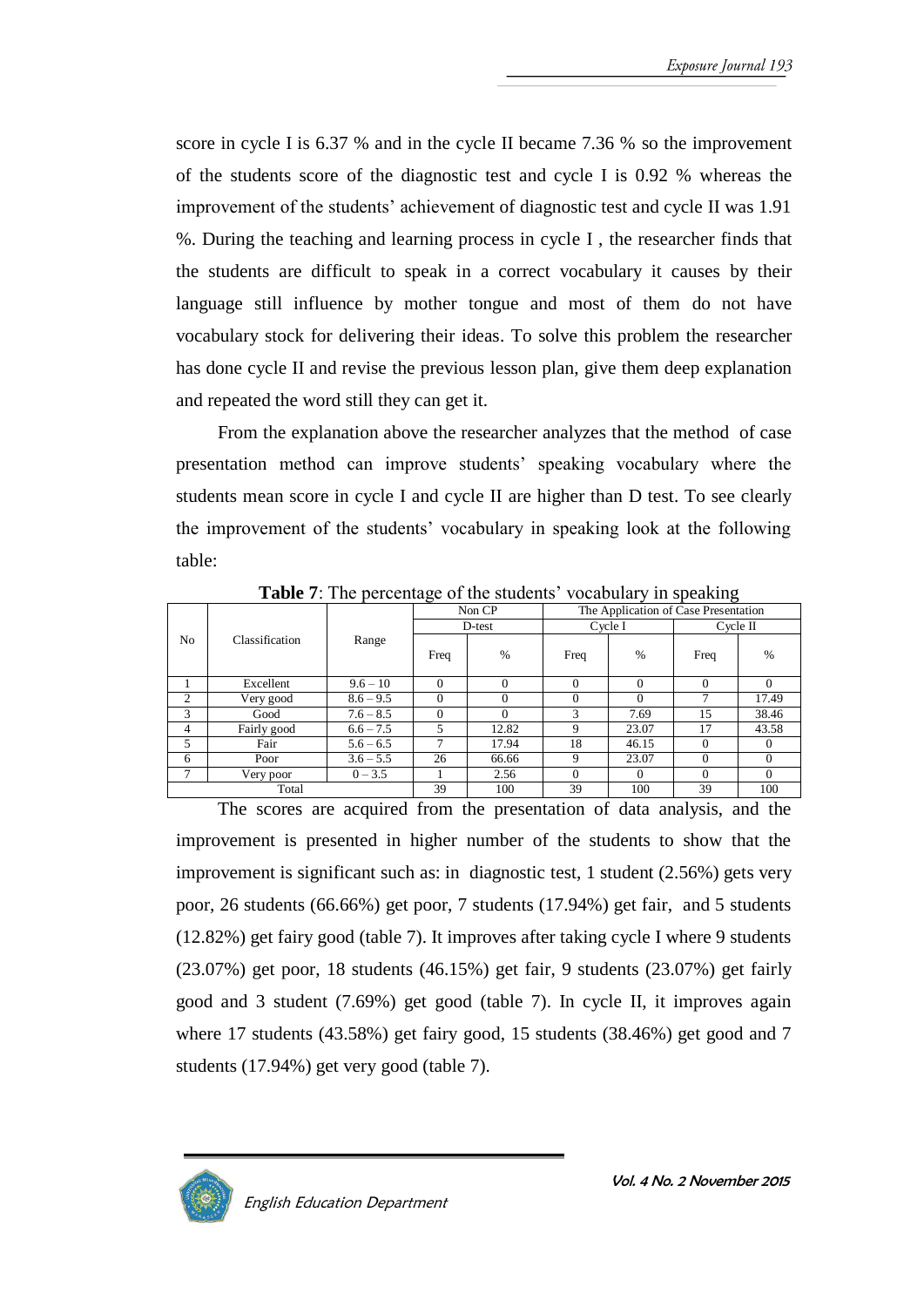The percentage above shows that in the diagnostict test most of the students still speak hasty and more sentences are not appropriate using vocabulary and it is absolutely far from the score standard. So the researcher does cycle I where the number of the students who speak fair of using vocabulary still dominate. It means that the indicator has not achieved yet. So the researcher continues to the second cycle and through testing almost all students speak sometime hasty but fairly good of using vocabulary and it proves that the indicator has improved.

These score percentage above indicates that the application of case presentation method can improve the students' speaking accuracy in term of vocabulary. The vocabulary that students use when they are speaking is more varieties after giving action I and action II than before giving the action where the students' vocabulary when they are speaking is very limit. Based on the explanation above can be seen that the students speaking accuracy dealing with vocabulary improves significantly.

# b. Grammar

The application of case presentation in improving the students' speaking ability in terms of grammar can be seen the difference by considering the result of the students' diagnostic test ( Non Case Presentation ) and the students' achievement after taking action in cycle I and II (The Application of Case Presentation ).

The improvement of the students' speaking grammar through case presentation method had effective method. The researcher found that before the application of case presentation method the students score was 5.34 % but after application the method the students' score in cycle I was 6.28 % and in the cycle II became 7.40 % so the improvement of the students score of the D test and cycle I was 0.94 % whereas the improvement of the students' achievement of D test and cycle II was 2.06 %.

During the teaching and learning process in cycle I , the researcher found that the students were difficult to speak in a correct grammar it caused by their language still influenced by mother tongue and most of them did not have knowledge about grammar for delivering their ideas. To solve this problem the

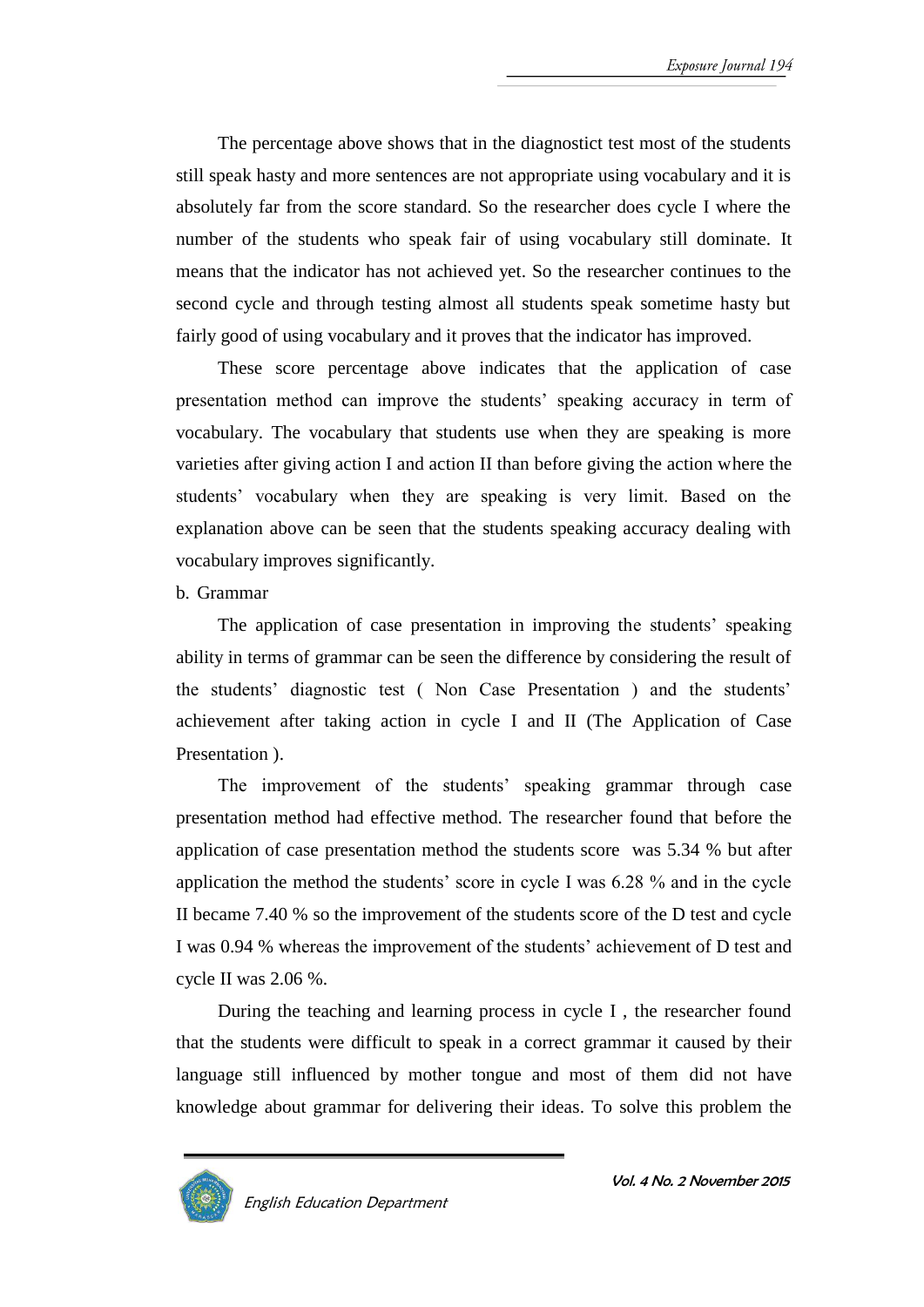researcher had done cycle II and revised the previous lesson plan, give them deep explanation related to what becomes problem that the students' faced.

From the explanation above the researcher analyzed that the method of case presentation method can improve students' speaking grammar where the students mean score in cycle I and cycle II was higher than D test. To see clearly the improvement of the students' grammar in speaking look at the following table:

|                |                |             | Non CP         |              | The Application of Case Presentation |          |          |               |
|----------------|----------------|-------------|----------------|--------------|--------------------------------------|----------|----------|---------------|
| N <sub>0</sub> | Classification | Range       | D-test         |              |                                      | Cycle I  |          | $C$ vcle $II$ |
|                |                |             | Freq           | $\%$         | Freq                                 | $\%$     | Freq     | %             |
| л.             | Excellent      | $9.6 - 10$  | $\Omega$       | $\mathbf{0}$ | $\theta$                             | $\theta$ | $\Omega$ | $\Omega$      |
| 2              | Very good      | $8.6 - 9.5$ | $\theta$       | $\mathbf{0}$ | $\Omega$                             | $\Omega$ | 2        | 5.12          |
| 3              | Good           | $7.6 - 8.5$ | $\Omega$       | $\mathbf{0}$ | 3                                    | 7.69     | 7        | 17.94         |
| $\overline{4}$ | Fairly good    | $6.6 - 7.5$ | 3              | 7.69         | 7                                    | 17.94    | 16       | 41.02         |
| 5              | Fair           | $5.6 - 6.5$ | 7              | 17.94        | 17                                   | 43.58    | 14       | 35.89         |
| 6              | Poor           | $3.6 - 5.5$ | 27             | 69.23        | 12                                   | 30.76    | $\theta$ | $\Omega$      |
| 7              | Very poor      | $0 - 3.5$   | $\overline{2}$ | 5.12         | $\Omega$                             | $\Omega$ | $\Omega$ | $\Omega$      |
|                | Total          |             | 39             | 100          | 39                                   | 100      | 39       | 100           |

**Table** 8**:** the percentage of the students' grammar in speaking.

The scores are acquired from the presentation of data analysis, and the improvement is presented in higher number of the students to show that the improvement is significant such as: in diagnostic test, 2 student  $(5.12\%)$  get very poor, 27 students (69.23%) get poor, 7 students (17.94%) get fair, and 3 students (7.69%) get fairly good (table 8). It improves after taking cycle I where 12 students (30.76%) get poor, 17 students (43.58%) get fair, 7 students (17.94%) get fairly good and 3 student (7.69%) get good (table 8). In cycle II, it improves again where 14 students (35.89 %) got fair 16 students (41.02%) get fairly good, 7 students (17.94%) get good and 2 students (5.12%) get very good (table 8).

The percentage above shows that in the diagnostic test most of the students still speak hasty and more sentences are not appropriate in grammar and it is absolutely far from the score standard. So the researcher does cycle I where the number of the students who speak fair of grammar still dominate. It means that the indicator has not achieved yet. So the researcher continues to the second cycle and through testing almost all students speak fairly good of grammar and it proves that the indicator has improved.



English Education Department

Vol. 4 No. 2 November 2015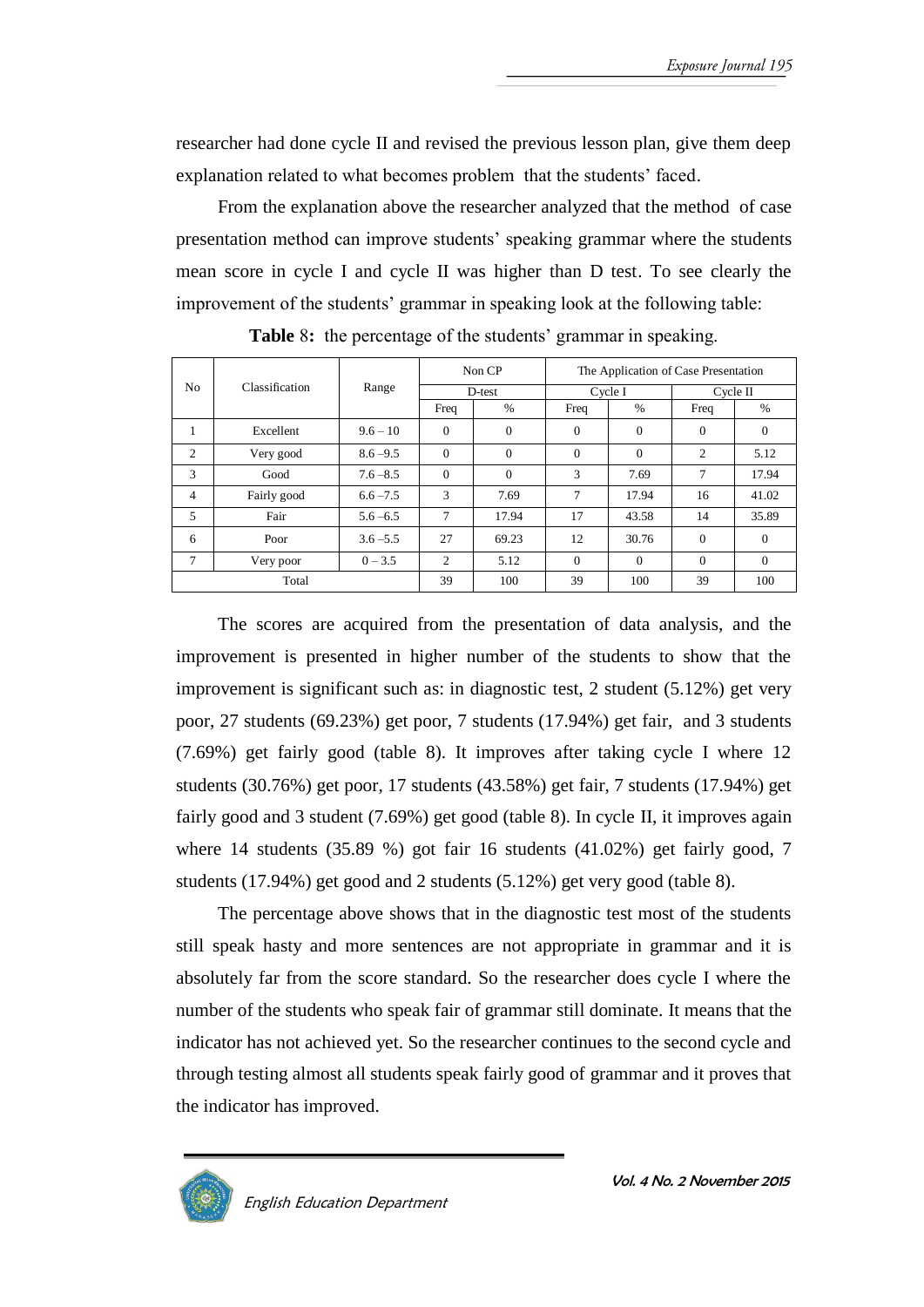The score percentage above indicates that the application of case presentation method can improve the students' speaking accuracy in term of grammar, where the use of WH- Question is more clear and complete of the stucture when students are speaking. The percentage above also shows that the improvement of the students' grammar in speaking moves from the lower percent to the high percent and it absolutely proves that the students' grammar in speaking improves significantly.

# **2. The Improvement of the Students' Speaking Fluency Dealing With Smoothness**

The application of case presentation method in improving the students' speaking fluency in term of smoothness can be seen the difference by considering the result of the students' D-test and the students' improvement after getting action in each cycles.

The improvement of the students' smoothness in speaking through case presentation method had effective method. The researcher found that before the application of case presentation method the students score was 5.21 % but after application the method the students' score in cycle I was 6.23 % and in the cycle II became 7.21 % so the improvement of the students score of the D test and cycle I was 1.02 % whereas the improvement of the students' achievement of D test and cycle II was 2 %.

During the teaching and learning process in cycle I , the researcher found that the students were difficult to speak fluently it caused by their language still influenced by mother tongue and most of them seldom speak in English which actually can help their fluency. To solve this problem the researcher had done cycle II and revised the previous lesson plan, give them more activity in speaking to train their fluency.

From the explanation above the researcher analyzed that the method of case presentation method can improve students' speaking smoothness in speaking where the students mean score in cycle I and cycle II was higher than D test. To see clearly the improvement of the students' vocabulary in speaking look at the following table:



English Education Department

Vol. 4 No. 2 November 2015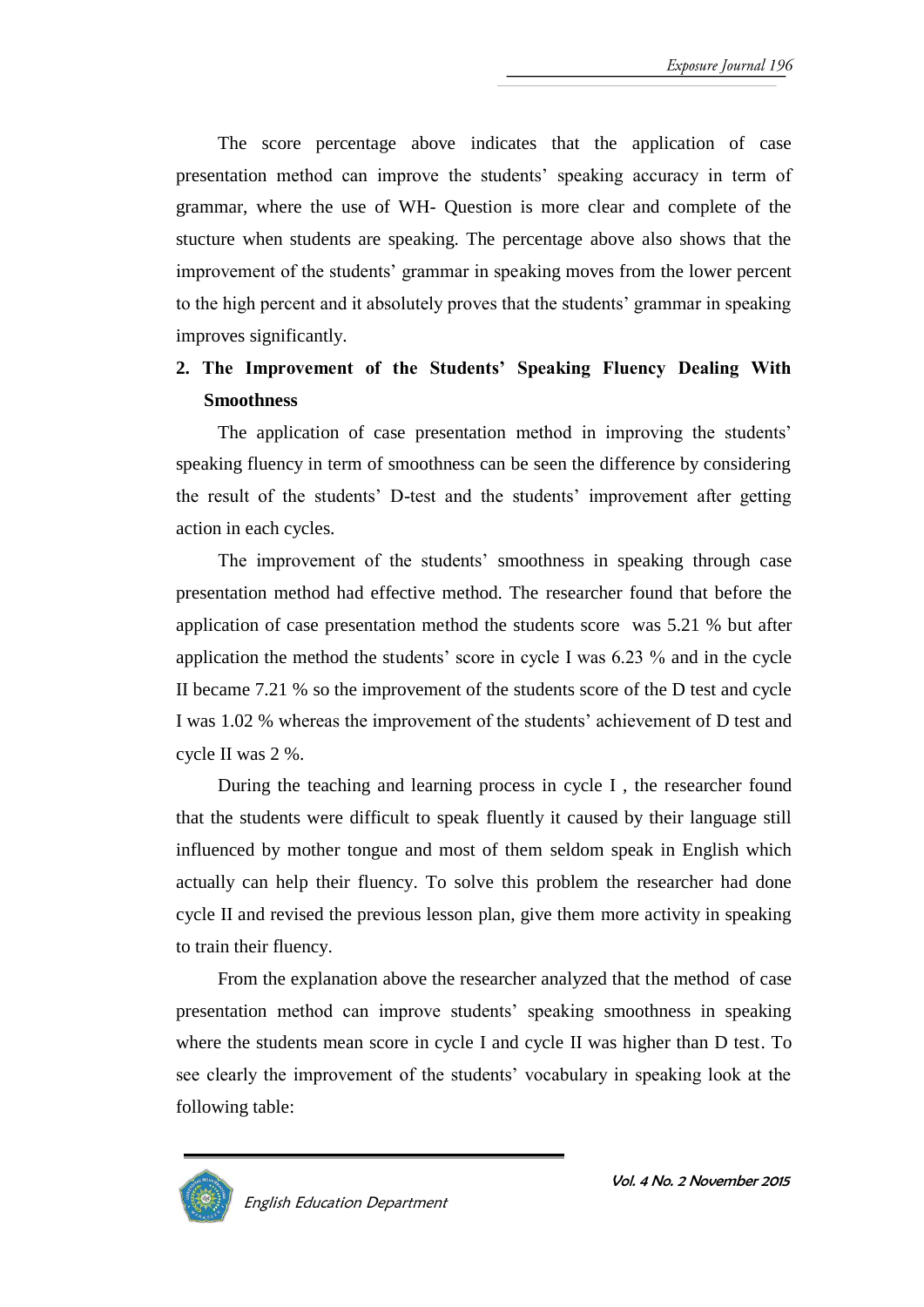|                |             | ີ              |              |                       |                |          |                |  |
|----------------|-------------|----------------|--------------|-----------------------|----------------|----------|----------------|--|
|                |             | Non CP         |              | The Application of CP |                |          |                |  |
| Classification | Range       | D-test         |              |                       | Cycle I        |          | $C$ vcle $\Pi$ |  |
|                |             | Freq           | $\%$         | Freq                  | $\%$           | Freq     | $\frac{0}{0}$  |  |
| Excellent      | $9.6 - 10$  | $\overline{0}$ | $\theta$     | $\theta$              | $\overline{0}$ | $\Omega$ | $\theta$       |  |
| Very good      | $8.6 - 9.5$ | $\Omega$       | $\mathbf{0}$ | $\Omega$              | $\theta$       | 4        | 10.25          |  |
| Good           | $7.6 - 8.5$ |                | 2.56         | $\overline{4}$        | 10.25          | 7        | 17.49          |  |
| Fairy good     | $6.6 - 7.5$ | 6              | 15.38        | 7                     | 17.94          | 19       | 48.71          |  |
| Fair           | $5.6 - 6.5$ | 7              | 17.94        | 16                    | 41.02          | 9        | 23.07          |  |
| Poor           | $3.6 - 5.5$ | 22             | 56.41        | 12                    | 30.76          | $\Omega$ | $\Omega$       |  |
| Very poor      | $0 - 3.5$   | 3              | 7.69         | $\Omega$              | $\Omega$       | $\Omega$ | $\Omega$       |  |
| Total          |             | 39             | 100%         | 39                    | 100%           | 39       | 100%           |  |

**Table 9**: The percentage of the students' speaking smoothness

The scores are acquired from the presentation of data analysis, and the improvement is presented in higher number of the students to show that the improvement is significant such as: in diagnostic test, 3 students (7.69 %) got very poor, 22 students (56.41%) get poor ,7 students (17.94 %) get fair 6 students (15.38 %) got fairly good, and 1 students (2.56 %) got good (table 9). It improves after taking cycle I where 12 students (30.76%) get poor, 16 students (41.02 %) get fair, and 7 students (17.94%) get fairly good and 4 students (10.25 %) (table 9). In cycle II, it improves again where 9 students (23.06%) get fair, 19 students (48.71) get fairly good, 7 students (17.94 %) got good and 4 students (10.25%) get very good (table 9).

The percentage above shows that in the diagnostict test most of the students still speak hasty and more sentences are not appropriate in smoothness and it is absolutely far from the score standard. So the researcher does cycle I where the number of the students who speak hasty and fair of smoothness still dominate. It means that the indicator has not achieved yet. So the researcher continues to the second cycle and through testing almost all students speak fairly good of smoothness and it proves that the indicator has improved. These score percentage above indicate that the application of case presentation method can improve the students' speaking fluency in term of smoothness and the improvement is significant.

# **CONCLUSION AND SUGGESTION**

# **A. Conclusion**

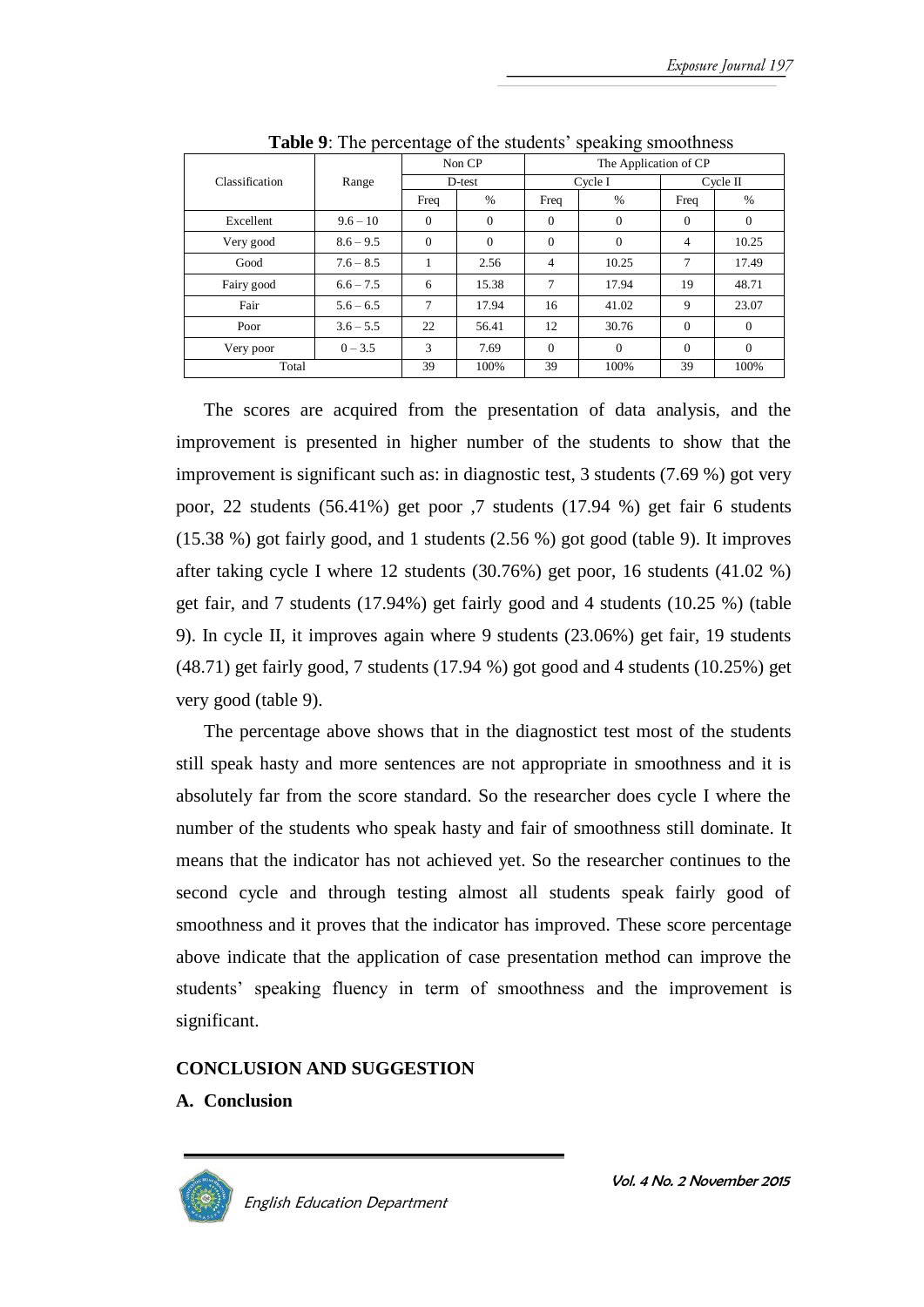Based on the research findings and discussion in the previous chapter, the researcher draws conclusion that:

1. The students' speaking ability in terms of accuracy and fluency

The mean score of the students' speaking ability in diagnostic test was 5.30. It is categorized as very poor classification. While the mean score of the students' speaking test in cycle I is 6.27. It is higher than the mean score of the students' diagnostic test. But the result is not significant from the result which is expected according to the background namely 6.5. Cycle II and the mean score of the students' speaking test is 7.29. It indicates the significant score from the result expected in the background namely 6.5. The result above is acquired from the students' speaking ability in terms of speaking accuracy and speaking fluency.

- a. The student's Speaking accuracy
	- 1) Vocabulary
	- The mean score of the students' diagnostic test  $= 5.45$
	- The mean score of the students' speaking in cycle  $I = 6.37$
	- The mean score of the students' speaking in cycle  $II = 7.36$ 2) grammar
	- The mean score of the students' diagnostic test  $= 5.34$
	- The mean score of the students' speaking in cycle  $I = 6.28$
	- The mean score of the students' speaking in cycle  $II = 7.40$
- b. The students' Speaking fluency dealing with the Smoothness
	- The mean score of the students' diagnostic test  $= 5.21$
	- The mean score of the students' speaking test in cycle  $I = 6.23$
	- The mean score of the students' speaking test in cycle  $II = 7.21$

It proves that the application of case presentation method could significantly improve the students' speaking ability in terms of accuracy dealing with vocabulary, grammar and fluency dealing smoothness at The Eleventh Grade of SMA Negeri 1 Libureng Bone.

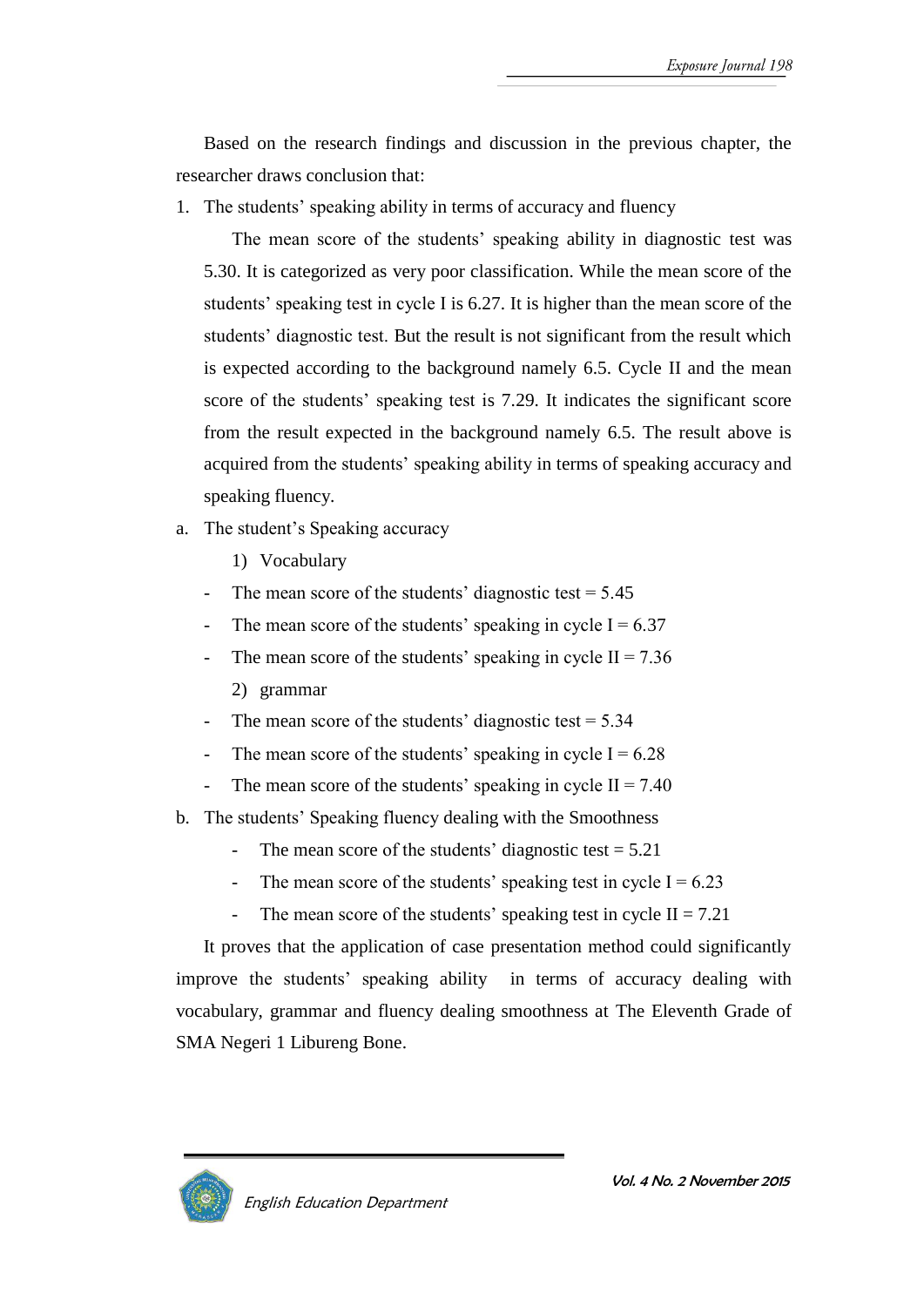# **B. Suggestions**

In relation to the speaking ability in terms of accuracy and fluency, the researcher would like to give suggestions for English teacher, teachers should take advantage of case presentation method in speaking ability in terms of accuracy dealing with grammar at The Eleventh Grade of SMA Negeri 1 Libureng Bone.

### **REFERENCES**

Bryne, Donn. 1987.*Teaching Oral English. New Edition*. New York: Longman Inc. Burgoyne, Jhon. 2001. *Learning From The Case Method*. North America:

Lancaster University

- Ellis, R. (2003). *Task-based Language Learning and Teaching.* Oxford: Oxford University
- Foran, John. 2002. *The Case Method and the Interactive Classroom*. Amerika: University of California.
- Garvin, David A. 2003. *Making the Case.* Professional education for the world of practice. http://harvardmagazine.com/2003/09/making-the-case-html [0n 20 July 2011 ]
- Gay, L.R, 1981, *Educational Research; Competencies for Analysis and Applications.* Columbus: Charcks, E. Merril Publishing Co.
- Hedge, T. (2000). *Teaching and Learning in the Language Classroom*. Oxford University Press.
- Hornby. A.S. 1974. *Oxford Advanced Learner's Dictionary of Current English.*  Third Edition. New York: Oxford University Press
- Husock, Howard.1987. An *Overview of the Case Method*. Manhattan Institute http://www.ksgcase.harvard.edu/content/Teaching\_Resources/Using\_the Case Method.html [0n 20 July 2011]
- Larsen Freeman, D. 1987. *Techniques and Principles In Language Teaching.* Oxford: Oxford University

Nunan, D. (1998). *Teaching Grammar in Context. ELT journal,* 52, 101-109. Scrivener, J. (1994a) PPP & After. *The Teacher Trainer* 8/1 Press. Sudjana.1999.*Metode Statistika.Bandung*.PT.Gramedia